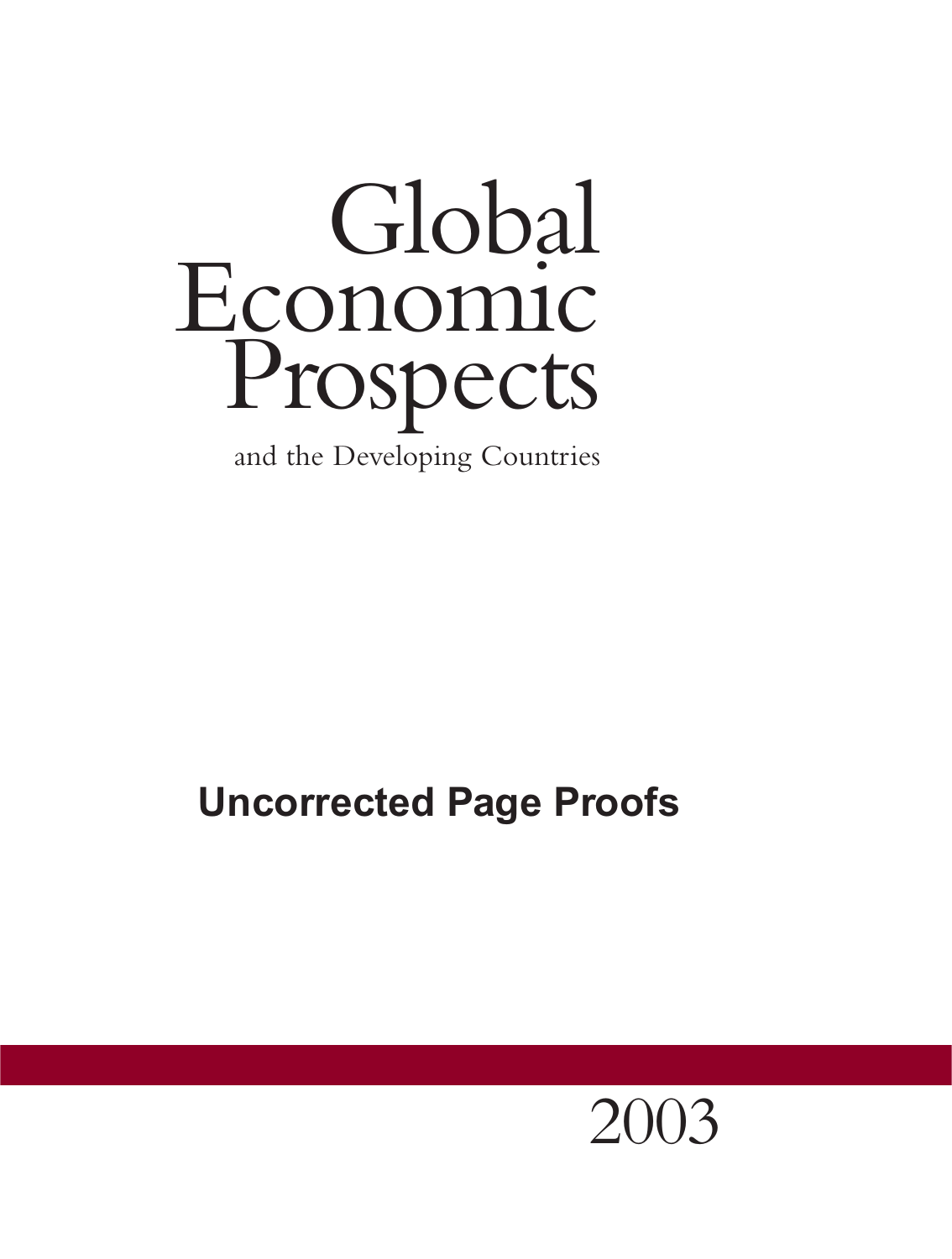© 2003 The International Bank for Reconstruction and Development / The World Bank 1818 H Street, NW Washington, DC, USA 20433 Telephone: 202-473-1000 Internet: www.worldbank.org E-mail: feedback@worldbank.org

All rights reserved.

1 2 3 4 04 03 02

This volume is a product of the staff of the World Bank. The findings, interpretations, and conclusions expressed herein do not necessarily reflect the views of the Board of Executive Directors of the World Bank or the governments they represent.

The World Bank does not guarantee the accuracy of the data included in this work. The boundaries, colors, denominations, and other information shown on any map in this work do not imply any judgment on the part of the World Bank concerning the legal status of any territory or the endorsement or acceptance of such boundaries.

#### **Rights and Permissions**

The material in this work is copyrighted. Copying and/or transmitting portions or all of this work without permission may be a violation of applicable law. The World Bank encourages dissemination of its work and will normally grant permission promptly.

For permission to photocopy or reprint any part of this work, please send a request with complete information to the Copyright Clearance Center, Inc., 222 Rosewood Drive, Danvers, MA 01923, USA, telephone 978-750-8400, fax 978-750-4470, www.copyright.com

All other queries on rights and licenses, including subsidiary rights, should be addressed to the Office of the Publisher, World Bank, 1818 H Street NW, Washington, DC 20433, USA, fax 202-522-2422, e-mail pubrights@worldbank.org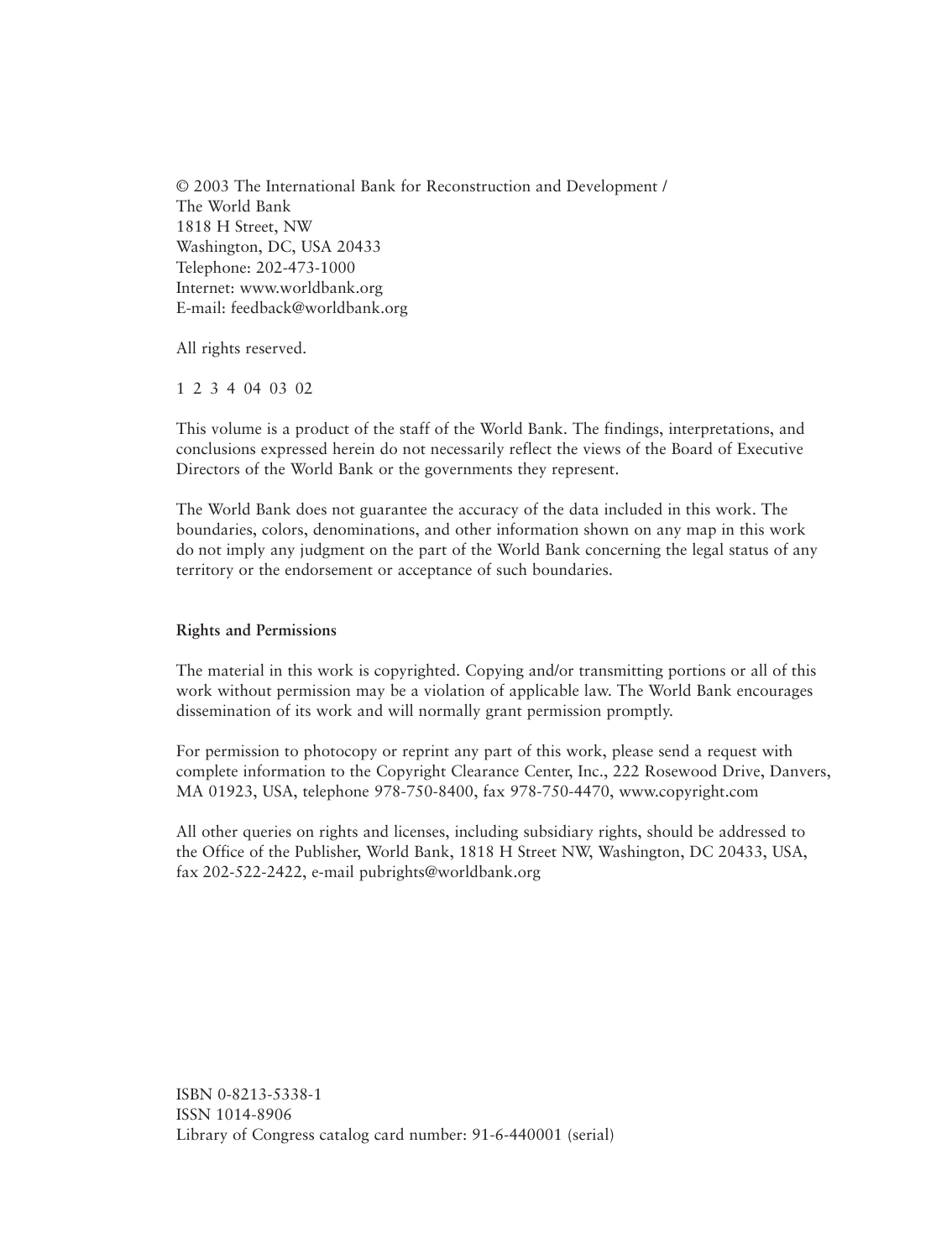# **Contents**

| Foreword        | ix                                                                                                                                                                                                                                                                                                                                 |
|-----------------|------------------------------------------------------------------------------------------------------------------------------------------------------------------------------------------------------------------------------------------------------------------------------------------------------------------------------------|
| Acknowledgments | xi                                                                                                                                                                                                                                                                                                                                 |
| Summary         | xiii                                                                                                                                                                                                                                                                                                                               |
|                 | Abbreviations and Data Notes<br>xxi                                                                                                                                                                                                                                                                                                |
| <b>Notes</b>    | Chapter 1 The International Economy and Prospects for Developing Countries<br>$\mathbf{1}$<br>A recovery constrained by major risks<br>4<br>Investment cycles in developing countries<br>24<br>Growth and poverty to 2015: coming changes in savings and<br>29<br>investment patterns<br>42<br>References<br>43                    |
| <b>Notes</b>    | Chapter 2 Changes in Global Business Organization<br>47<br>The surge in trade and FDI<br>48<br>The rise in service sector FDI<br>54<br>Global production networks<br>57<br>Good policies attract FDI<br>68<br>71<br>References<br>73                                                                                               |
| <b>Notes</b>    | Chapter 3 Domestic Policies to Unlock Global Opportunities<br>79<br>Investment climate and investment policies<br>80<br>Promoting efficient private investment: harnessing competition<br>87<br>Public investment in infrastructure and human capital<br>105<br>Policies to promote competition<br>109<br>111<br>References<br>112 |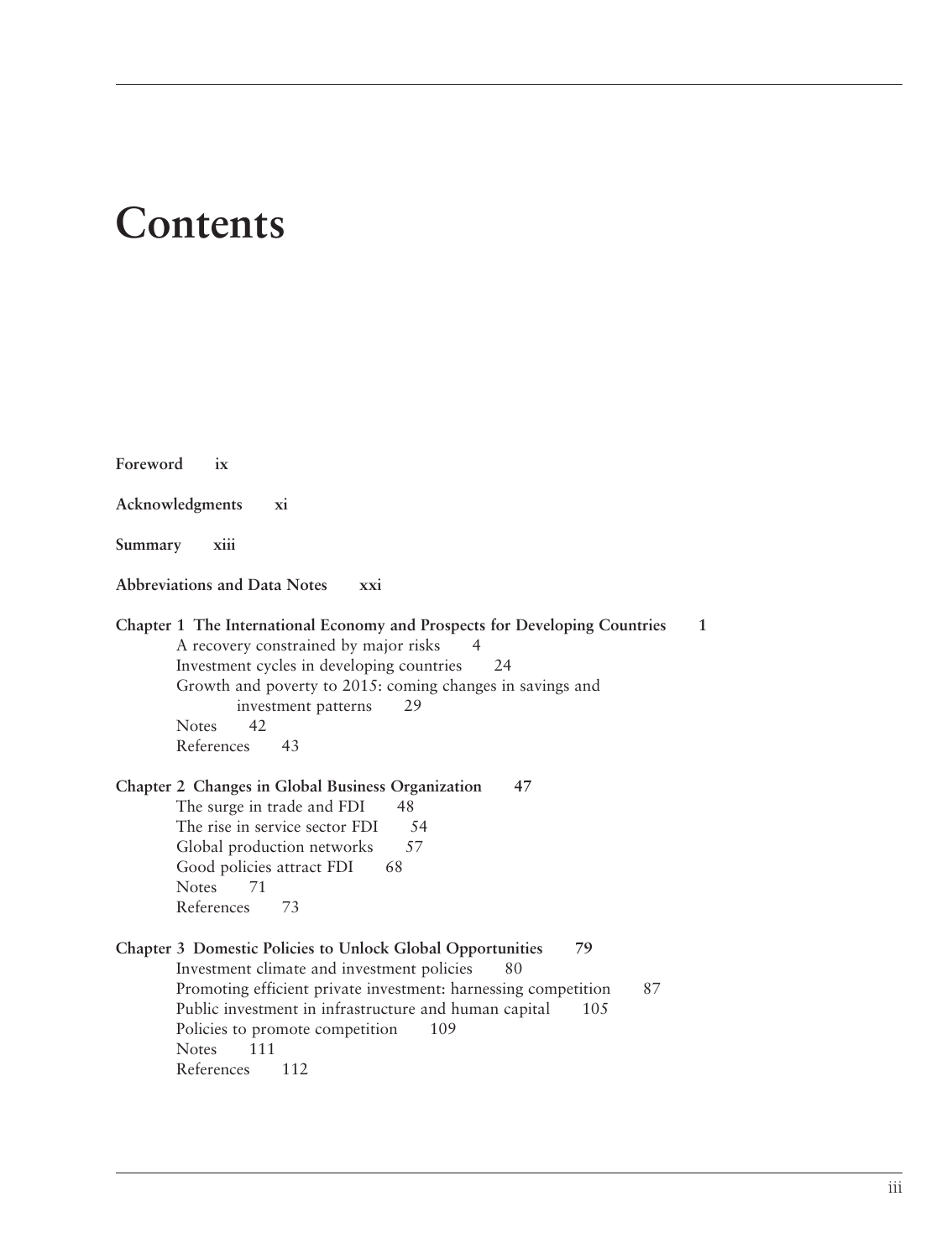**Chapter 4 International Agreements to Improve Investment and Competition for Development 119** International efforts to promote investment 121 International agreements to promote competition and competition policy 135 Conclusions 147 Notes 148 References 149 **Appendix 1 Regional Economic Prospects 153 Appendix 2 Global Commodity Price Prospects 177 Appendix 3 Global Economic Indicators 203 Figures** 1.1 The recovery was initiated in a typical fashion 6 1.2 A brief rebound in industrial countries was underway 7 1.3 Rebound in industrial countries boosted production in East Asia 7 1.4 Non-oil commodities are recovering ... but stand well below previous peaks 8 1.5 Private sector creditors have cut debt exposures so far in 2002 10 1.6 FDI flows to emerging Asia are proving to be quite resilient 10 1.7 Investment recovery is still uncertain 11 1.8 World trade rebounds along with GDP, 1998–2004 14 1.9 2002 marks the start of a moderate recovery 16 1.10 LAC and MENA are not experiencing the recovery 16 1.11 Low case: world trade and other indicators will be much lower than the baseline 21 1.12 G-7 investment falls sharply 22 1.13 Investment growth and net capital flows into Latin America are strongly correlated 23 1.14 Oil prices spike 24 1.15 Investment is more volatile than GDP in East Asia 24 1.16 Investment is more volatile than GDP in Latin America 24 1.17 Central Europe and Turkey experience greater volatility in investment than in GDP 25 1.18 Investment volatility declines with income 25 1.19 A better investment climate reduces volatility of investment cycles 26 1.20 Impact of policy climate on investment volatility after correcting for income remains strong 26 1.21 Growth of working-age population decelerates 34 1.22 Productivity has not been the dominant source of growth in regions 36 1.23 Productivity is expected to be more significant in the longer term 36 1.24 Major structural shifts in investment and savings behavior have occurred 38 1.25 Youth dependency ratio will fall everywhere except Japan 40 1.26 Elderly dependency ratios will rise in some regions 40 2.1 Exports-to-GDP ratios have increased since the 1970s 49 2.2 All regions have benefited from rising FDI flows 49 2.3 FDI in developing countries is concentrated 50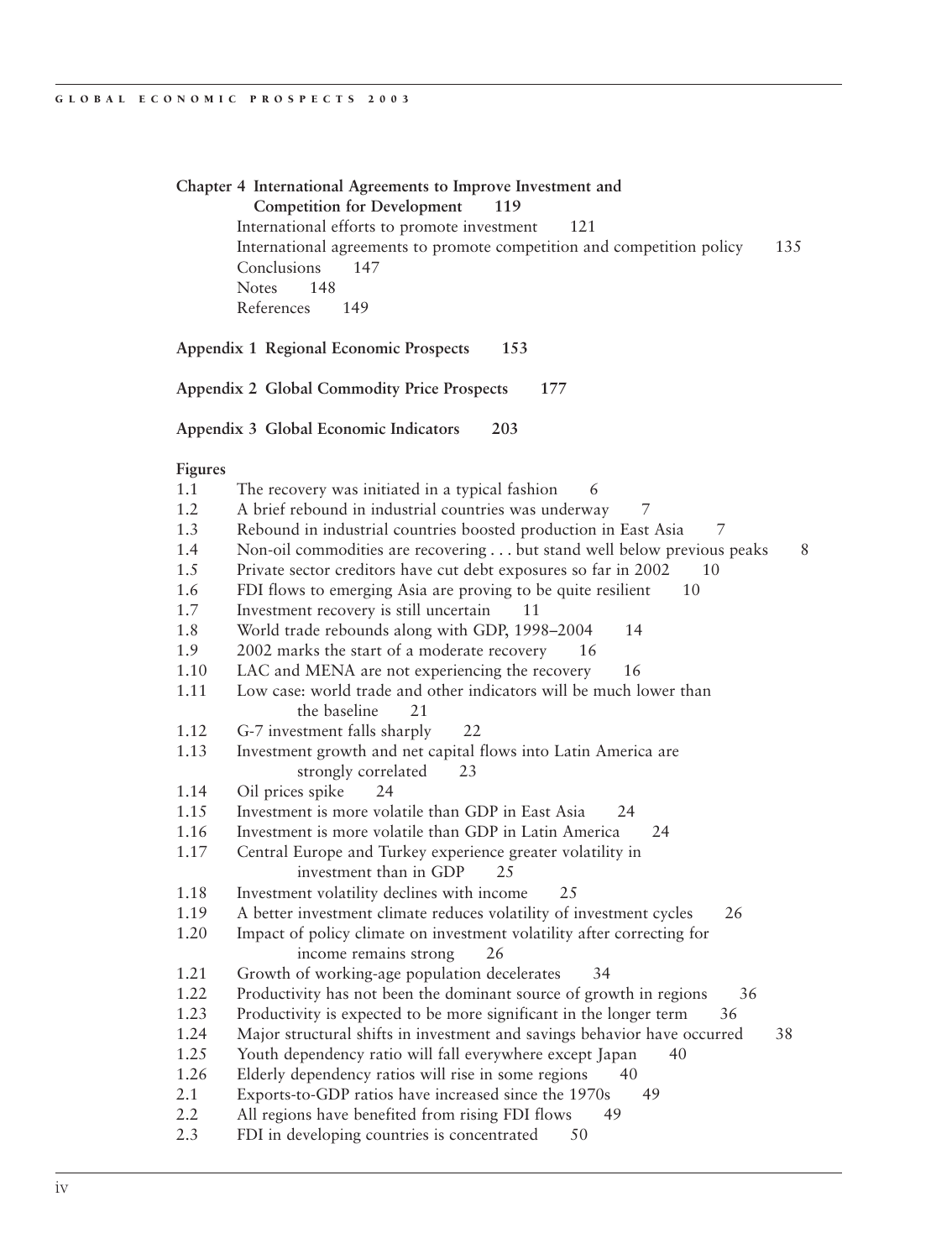2.4 The service sector dominated the 1990s mergers and acquisitions boom 51 2.5 Cross-border mergers and acquisitions are small compared with stock market capitalization 51 2.6 U.S. concentration has held steady 52 2.7 Global concentration has not increased significantly 53 2.8 Share of FDI in the service sector increased in major industrial countries 54 2.9 U.S. cars are produced in many countries 57 2.10 Cross-border networks capture increasing shares of production and trade 58 2.11 The role of production networks continued to increase through most of the 1990s 58 2.12 Tariff rates fell in the last two decades 59 2.13 Reforming countries boosted exports through production networks 60 2.14 Parts and components exports grew rapidly, 1981–2000 63 2.15 Developing countries' share of global parts and component exports rose between 1981 and 2000 63 2.16 Developing countries' parts and component exports are highly concentrated, 2000 64 2.17 Strong rule of law attracts foreign investors 68 2.18 Foreign investors have been shifting away from weaker investment climate locations 69 2.19 Private infrastructure investment surged in the 1990s 70 3.1 Domestic capital is the largest source of investment in developing countries 80 3.2 Incentives for FDI are varied and numerous 82 3.3 Competition and ease of entry are associated with higher growth 88 3.4 Competition from imports checks markups in concentrated markets 89 3.5 High tariffs are correlated with lower productivity 90 3.6 High entry costs inhibit FDI inflows 3.7 Barriers to entry can become barriers to exit 94 3.8 Barriers to entry and exit allow inefficient firms to stay in the market 96 3.9 Difficulties in obtaining licenses and permits discourage FDI 3.10 Inefficient customs hurt Indian exports 97 3.11 Inefficient ports raise India's transport costs far above those of its competitors 97 3.12 Privatization revenues soared in the 1990s 98 3.13 Granting monopoly rights brings in revenues 100 3.14 More competition means more phones 100 3.15 Better infrastructure means higher growth 107 3.16 Greater literacy is associated with higher growth 108 3.17 Education raises the productivity of FDI, which leads to higher growth 109 4.1 Countries are increasingly liberalizing their investment regimes 125 4.2 South-South FDI is rising 125 4.3 Share of South-South FDI in total FDI is rising 126 4.4 Revealed preferences: governments shield services more often than manufacturing from the winds of investment competition 128 4.5 FDI is growing faster than exports and output 130 4.6 OECD countries spent \$230 billion in 2001 to support agricultural producers 137 4.7 Imports affected by cartels rose from 1981 to 2000 for both rich and poor countries 140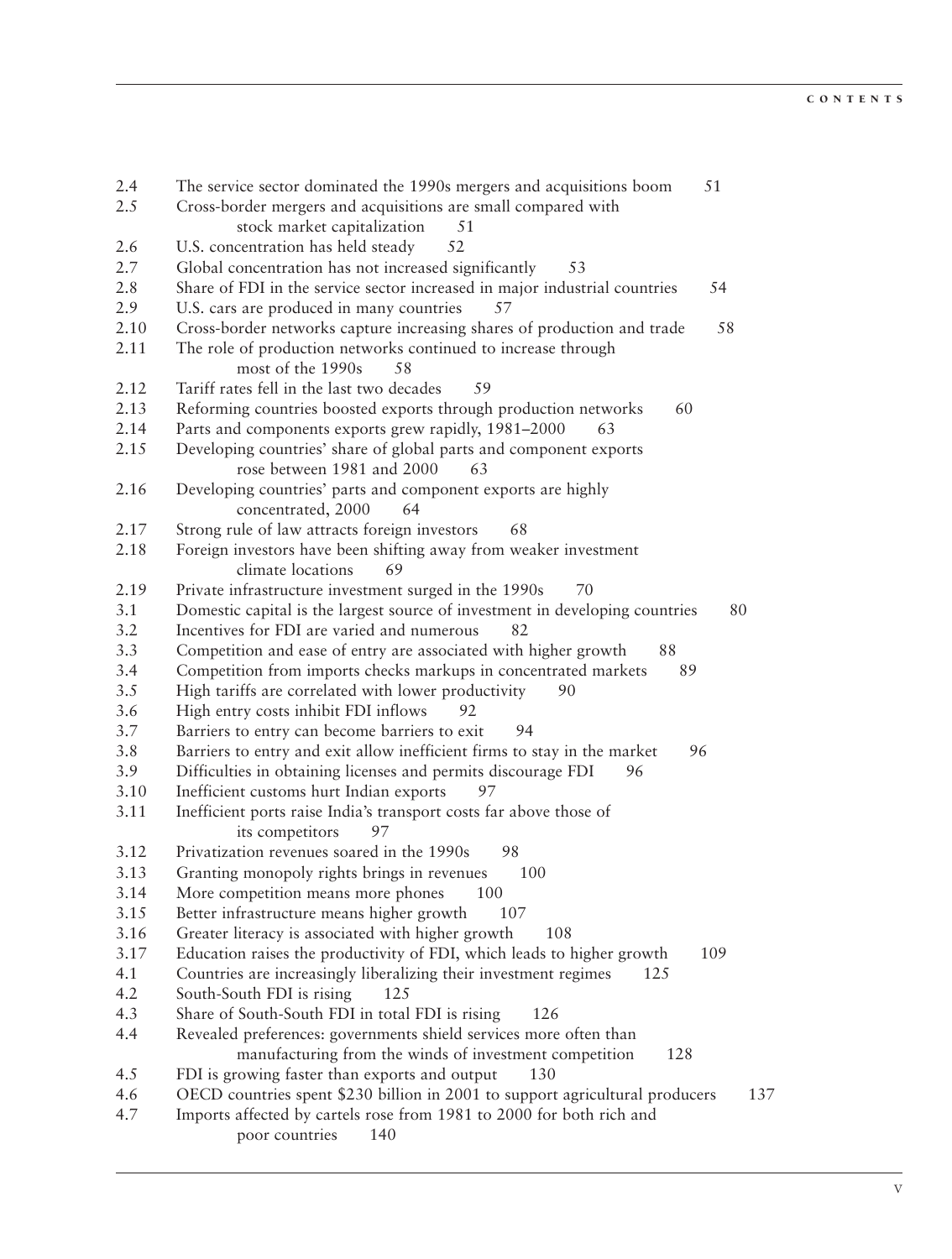#### **Tables**

| 1.1          | Global conditions affecting growth in developing countries and<br>world GDP growth<br>3       |
|--------------|-----------------------------------------------------------------------------------------------|
| 1.2          | External environment for developing countries, 1991-2004<br>15                                |
| 1.3          | Global effects in a low-case scenario, 2003-04<br>21                                          |
| 1.4          | Low case: contributions to global effects in 2003<br>22                                       |
| 1.5          | Relative volatility of investment is high in developing countries<br>25                       |
| 1.6          | Upturns can be financed abroad and domestically<br>27                                         |
| 1.7          | Capital inflows lead investment in middle-income countries: correlation                       |
|              | between investment ratios and (past or future) capital flows<br>27                            |
| 1.8          | Long-term prospects are projected to be stronger for most regions<br>30                       |
| 1.9          | Large poverty reductions in EAP and SAR partially offset by<br>poverty increases in SSA<br>31 |
| 1.10         | Savings fall in high-income countries, but increase in most other regions<br>39               |
| 2.1          | FDI inward stocks in services and manufacturing, 1988-99<br>54                                |
| 2.2          | Growth of exports of parts and components, 1981-2000<br>57                                    |
| 2.3          | Export activity for product groups with the fastest growth in                                 |
|              | world exports, 1980-98<br>64                                                                  |
| 2.4          | Rapid growth and structural change experienced by                                             |
|              | network participants<br>67                                                                    |
| 3.1          | Profitability on equity, concentration, and market share (percent):<br>Brazil, 1971-78<br>101 |
| 3.2          | Cartel enforcement in selected developing countries<br>103                                    |
| 4.1          | Many antidumping investigations were initiated during 1995-2001<br>138                        |
| 4.2          | International cartels can be expensive: estimates of sales and overcharge<br>140              |
| 4.3          | National exemptions to competition law for exporters<br>143                                   |
| 4.4          | Breaking up floating cartels could help developing countries<br>144                           |
| <b>Boxes</b> |                                                                                               |
| 1.1          | 9<br>Is Latin America going against the rising tide?                                          |
| 1.2          | Integration pays off where policies are supportive<br>13                                      |
| 1.3          | Terrorist attacks of 9/11 had an economic effect<br>17                                        |
| 1.4          | Consumption in low- and middle-income countries is smoothed over<br>the business cycle<br>28  |
| 1.5          | Is the World Bank overestimating global poverty?<br>32                                        |
| 1.6          | 35<br>Technological progress is an important determinant of growth                            |
| 2.1          | Intra-firm trade increases worldwide<br>61                                                    |
| 3.1          | Trade restrictions shield MNCs from competitive forces at enormous cost:                      |
|              | the case of Argentina<br>91                                                                   |
| 3.2          | Competition policy and competition law share similar objectives                               |
|              | 104<br>across countries                                                                       |
| 3.3          | Does public investment "crowd out" or "crowd in"<br>private investment?<br>106                |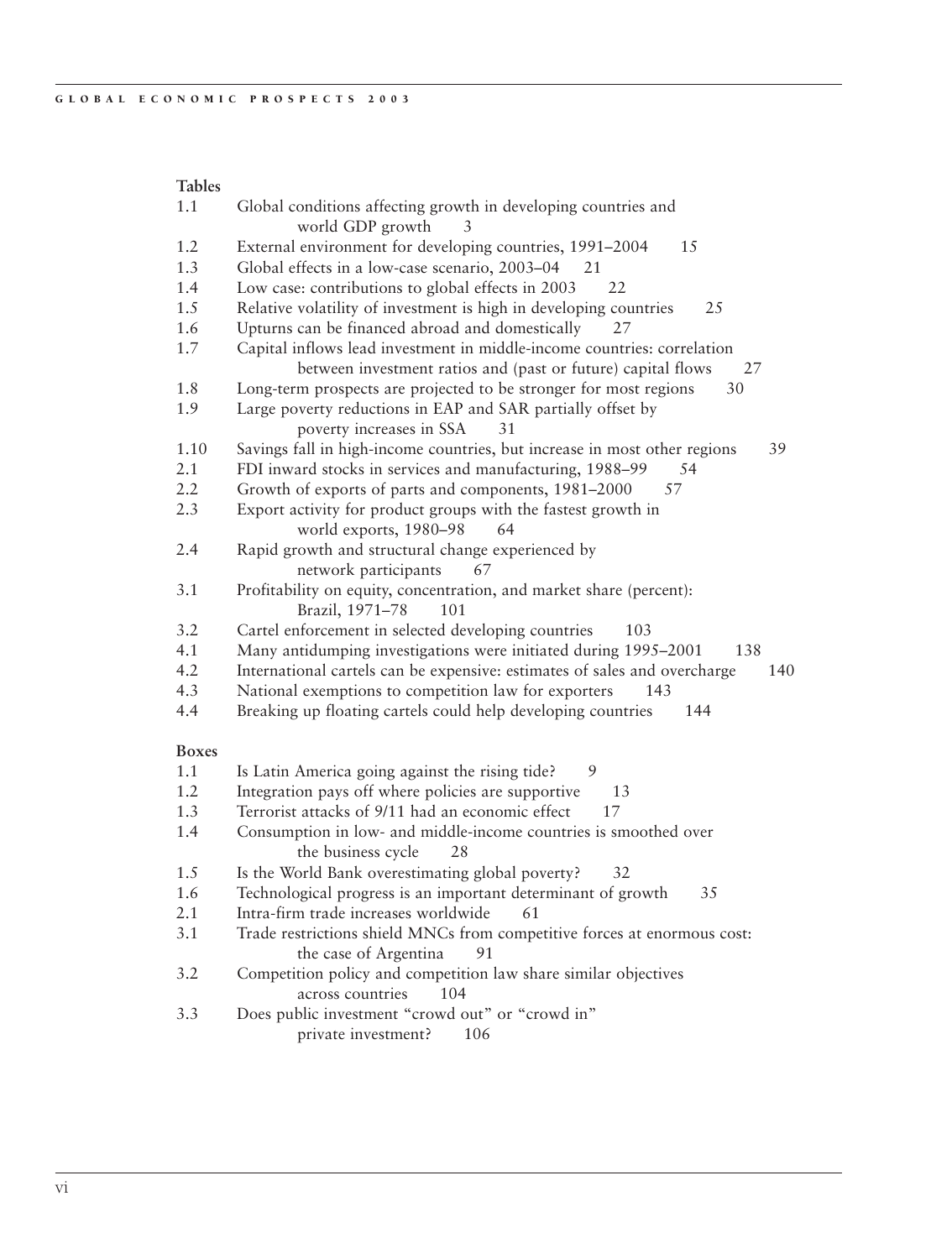- 4.1 What is a BIT? 122
- 4.2 The Multilateral Agreement on Investment (MAI) 124<br>4.3 South-South flows: who invests and who receives? 127
- 4.3 South-South flows: who invests and who receives? 127<br>4.4 Do BITs increase investment flows? Only a bit 131
- 4.4 Do BITs increase investment flows? Only a bit 131<br>4.5 Disciplines on corporations can also improve the invest
- Disciplines on corporations can also improve the investment climate 134
- 4.6 The lysine cartel, 1995–2001 141
- 4.7 International cooperation aids competition policy 146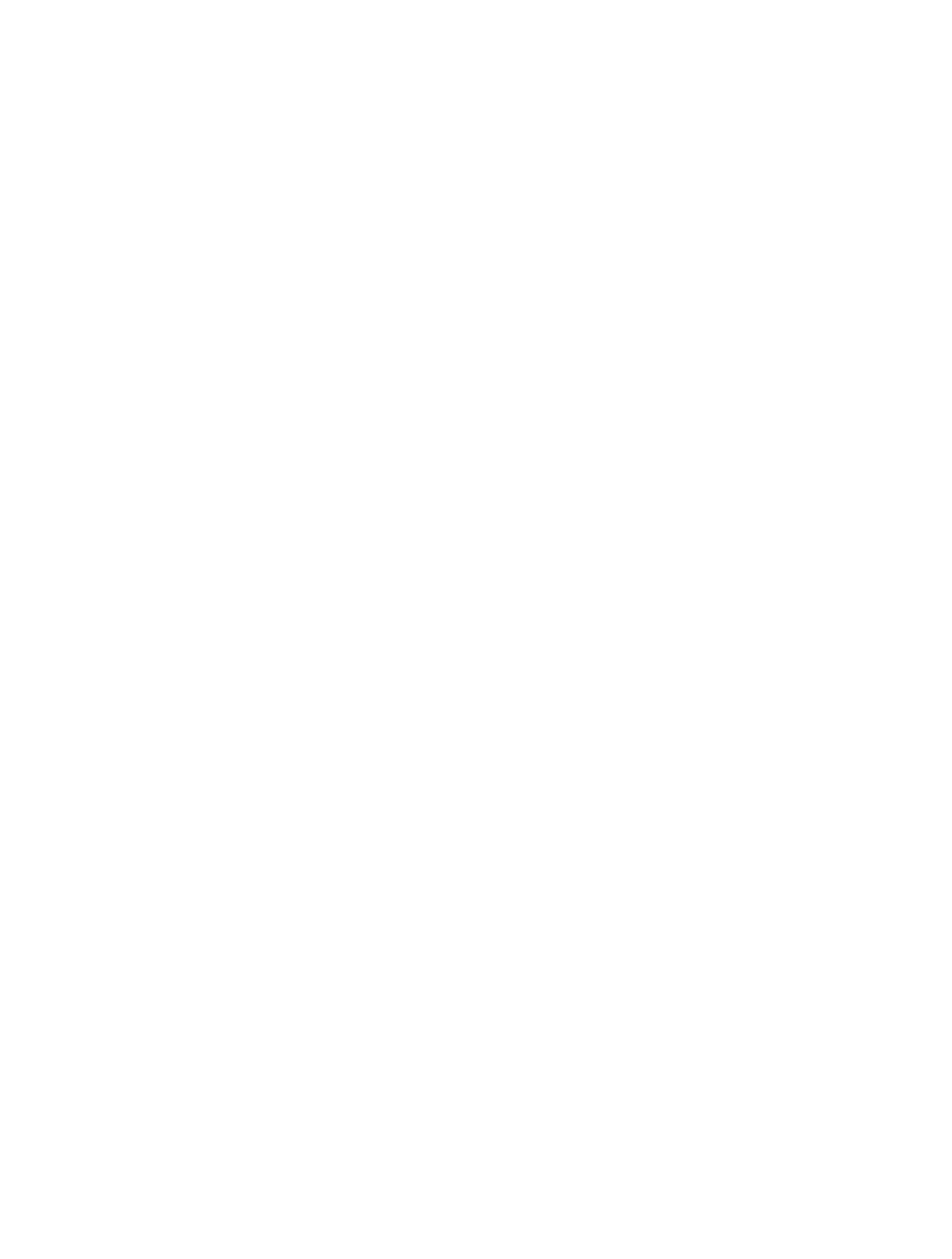### **Foreword**

Productivity increases and efficient investment are essential conditions for rapid growth and<br>poverty reduction. The key to accelerating technological improvement and increasing in-<br>vestment is improving the "investment cl poverty reduction. The key to accelerating technological improvement and increasing investment is improving the "investment climate." In the broadest sense, this term encompasses the policy and institutional environment that fosters entrepreneurship, learning, and productive investment.

In this report, we argue that the investment climate for developing countries has both a global dimension and a national dimension. The global investment climate, although less amenable to policy initiatives of developing countries, nonetheless presents opportunities, risks, and at times obstacles for developing countries. In this report, we focus on two aspects of the global investment climate: the current state of the world economy as it affects developing countries' financial outlook, exports, and growth prospects (chapter 1) and the organization of global business, notably the proliferation of multinational companies and associated production networks (chapter 2). In previous reports we have studied other aspects of the global investment climate, including the world trading system (*Global Economic Prospects 2002*) and aspects of the global financial system (*Global Development Finance 2002*).

The national dimension of the investment climate for developing countries is discussed in chapter 3. This dimension is composed of the policy and institutional environment that fosters entrepreneurship—and that strongly influences the pace of productivity growth and the rate of investment. Differences in national policies help explain why some countries grow rapidly and others do not, even though all operate within the same international investment climate. In short, policymakers have considerable scope for choosing policies that influence the amount and productivity of investment.

For the purposes of this report, we focus on two types of national policies that affect how countries use globalization to grow. The first type is *investment policies*—for example, tax incentives, tariffs, subsidies, and policies to channel investment into particular activities, as well as public investment. The second type is *policies that promote or limit competition—*for example, tariffs, entry restrictions, and state monopolies as well as conventionally defined competition policy.

We chose these policy areas for three reasons. First, these policy areas directly link the domestic policy dimensions of the investment climate with the global economy. Second—in contrast to macroeconomic policies, property rights, and other institutional features that primarily affect the quantity of investment—policies fostering investment and competition work instead through microeconomic incentives to influence the quality of investment (as measured by its productivity). Finally, these policies are at the center of global debate, figuring prominently in discussions of the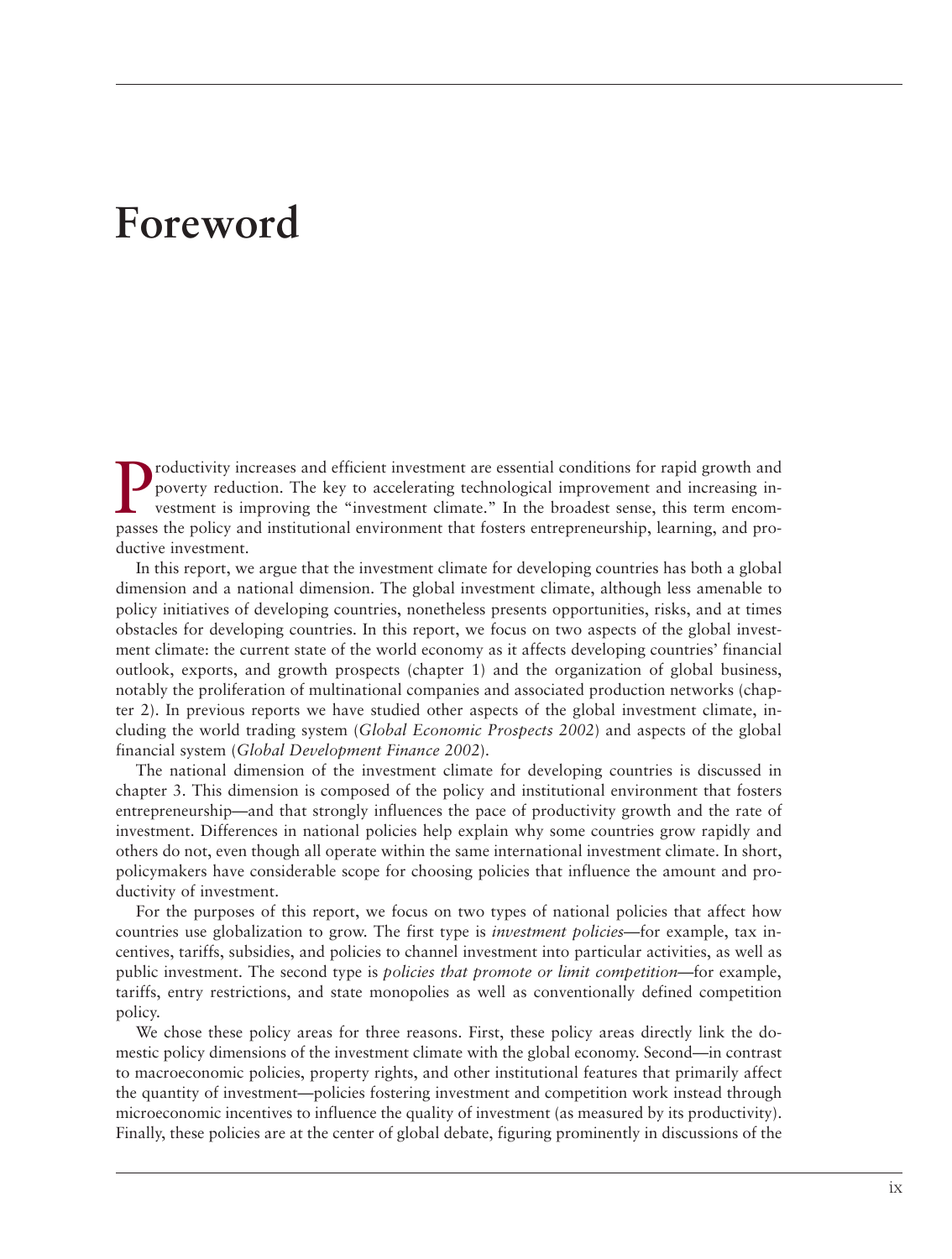Doha Development Agenda launched at the World Trade Organization (WTO) Ministerial Meeting in November 2001.

To inform that debate, the final chapter of this report asks how the international community can support developing countries in their quest for better investment climates, both global and national. The chapter focuses on synergies that can emerge from developing countries' participation in international agreements on investment and competition policies, topics that are not only central to the WTO Doha Development Agenda but that also figure prominently in many regional trade negotiations around the world.

> Nicholas Stern Chief Economist and Senior Vice President The World Bank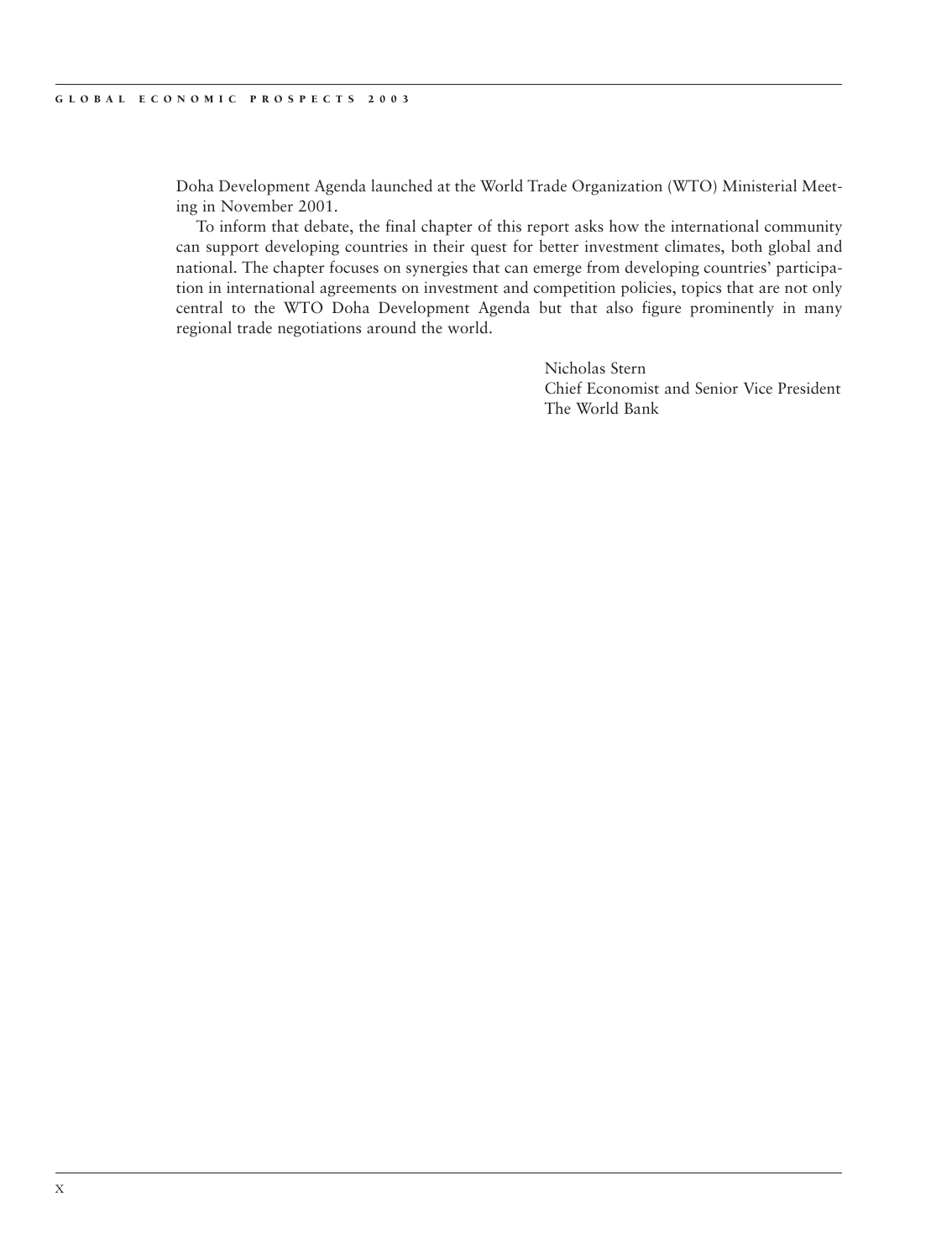### **Acknowledgments**

This report was prepared by the Development Prospects Group in the World Bank, draw-<br>ing on resources throughout the Development Economics Vice Presidency and the World<br>Bank's operational units. Richard Newfarmer was the l ing on resources throughout the Development Economics Vice Presidency and the World Bank's operational units. Richard Newfarmer was the lead author and manager of the report, under the direction of Uri Dadush. The principal chapter authors were Hans Timmer (chapter 1), William Shaw (chapter 2), Jeffrey Lewis and Scott Wallsten (chapter 3), and Richard Newfarmer and Pierre Sauvé (chapter 4). We are grateful for the ideas and insights of Bernard Hoekman, Michael Klein, and Theodore Moran (Georgetown University). The report was prepared under the general guidance of Nicholas Stern.

Many staff from inside and outside the World Bank contributed to the report. In chapter 1, Caroline Farah, Himmat Kalsi, Robert Keyfitz, Annette I. De Kleine, Robert Lynn, Fernando Martel Garcia, Mick Riordan, and Bert Wolfe contributed to the global trends; Dominique Van der Mensbrugghe provided the long-term analysis; and Shaohua Chen and Martin Ravallion contributed to the poverty analysis; Kathleen Rollins was the staff assistant. Chapter 2 benefited from background papers and other inputs from Gary Gereffi, Mary Hallward-Driemeier, Shafiq Islam, Frances Ng, Matthew Slaughter, Lawrence White, and Yong Zhang. Similarly, in chapter 3, Claudio Frischtak, Rughvir Khemani, Kamal Saggi, Luis Villela, and Alberto Barreix as well as Mary Hallward-Driemeier provided background papers that became building blocks for the sections on incentives, investment, competition, and foreign investment, and Denis Medvedev provided valuable written inputs and research assistance. Chapter 4 was based on background papers by Simon Evenett and Benno Ferrarini (competition), Bijit Bora (performance requirements), and Mary Hallward-Driemeier (bilateral investment treaties and investor protections) as well as inputs from Shweta Bagai (various). Beata Smarzynska and Jacques Morisset provided helpful guidance and comments on various aspects of the report. The regional appendixes benefited from the written inputs of the Regional Chief Economists around the Bank and their staff. John Baffes, Betty Dow, Donald Mitchell, and Shane Streifel prepared the commodity appendix. The staff assistant for the report was Awatif Abuzeid. Mark Feige provided editorial assistance. Yinne Yu and Yong Zhang as well as Jonathan Koh provided valuable research assistance at various stages of the report's preparation. Dorota Nowak coordinated publication and dissemination activities.

Several experts provided written comments that immeasurably improved the quality of the report at various stages: Pierre-Richard Agenor, Robert Anderson, Milan Brahmbhatt, Jean-Jacques Dethier, Simeon Djankov, Richard Eglin, Antonio Estache, Shahrokh Fardoust, Alan Gelb, Coralie Gevers, Ian Goldin, Rughvir Khemani, Aart Kraay, Ernesto May, Mustapha Nabli, Anne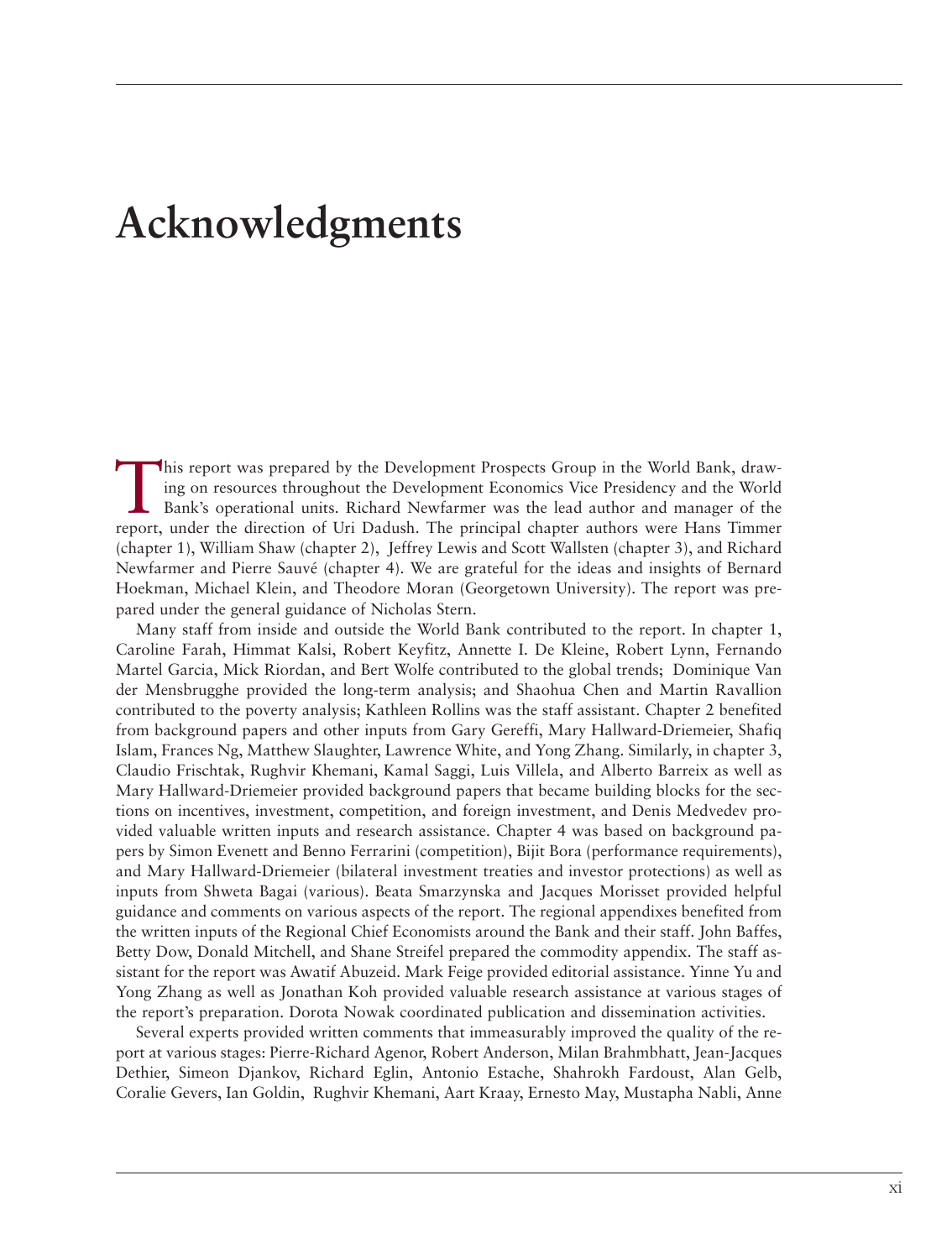McGuirk, Ashoka Mody, Ijaz Nabi, John Panzer, Guillermo Perry, Guy Pfeffermann, Karl Sauvant, Todd Schneider, Mark Sundberg, and Roberto Zagha.

We are also grateful for the many substantive comments we received from governments around the world through their Executive Directors on the World Bank's Board.

Melissa Edeburn, Susan Graham, and Ilma Kramer managed the production for the World Bank's Office of the Publisher.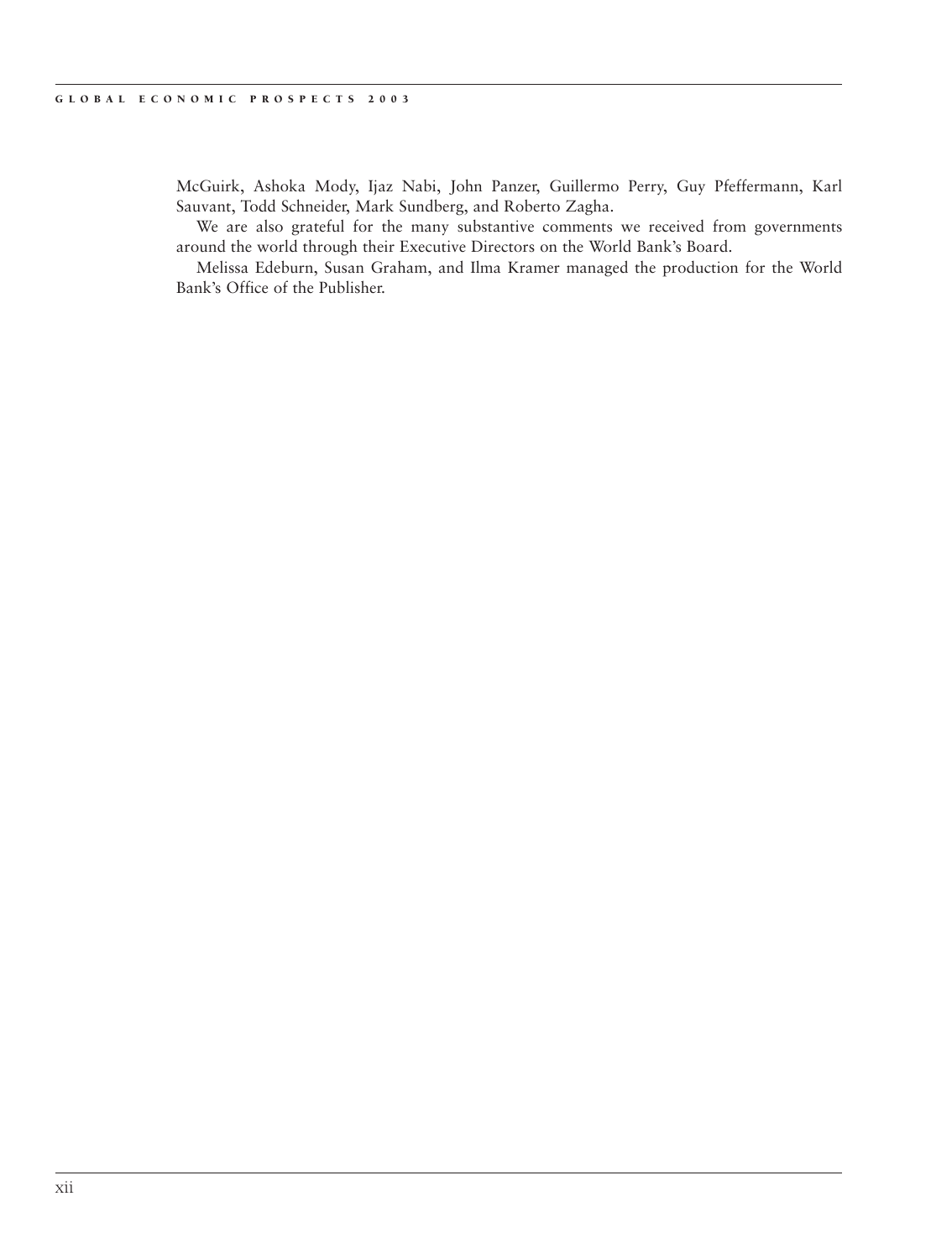### **Summary**

#### *The global recovery is fragile, because investment spending is insufficient to underpin continuing growth—*

Strong cyclical dynamics, together with an easing of macroeconomic policies in the United States and elsewhere, have boosted large parts of the global economy into the initial phase of a recovery in 2002. The driving forces behind the initial phase of the recovery were strong, but they have proved short-lived because inventory and high-tech cycles are short and appear to have peaked. Though consumption spending has held firm, this is precisely the time when investment demand should pick up and boost recovery onto a higher trajectory. So far it has not. Financial imbalances, evident in different forms throughout the world economy, seem to be weighing down growth. Wide-ranging uncertainty in financial markets may jeopardize the needed rebound in fixed investment and may thus diminish prospects for projecting the global recovery into the future. Falling and volatile stock markets, accounting scandals, accumulated debts (domestic and foreign, private and public), and reassessments of longrun profitability keep investors cautious, if not jittery, throughout the world. For these reasons, growth in 2003 seems certain to be weaker for almost all developing regions than we anticipated as recently as six months ago.

Analysis of long-term trends indicates that the investment cycle as a determinant of overall cyclical behavior is as important in lowand middle-income countries as it is in highincome countries. But the volatility of investment is greater in developing countries than in rich countries. Countries with sound investment climates experience far less volatility than countries with deficient policies and institutions.

Capital flows to developing countries have proved to be procyclical. But the direction of causality between investment and capital inflow appears to differ significantly between rich and poor countries. In rich countries, a boom in domestic fixed investment tends to attract foreign capital, while in middle-income countries it is the acceleration of capital inflows that typically stimulates domestic investment. Similarly, a fall in rich countries' investment tends to reduce net capital inflows, while for middle-income countries reduced net capital inflows (or increased capital outflows) are the driving forces behind contractions in domestic investment. This dependence on capital flows makes the middle-income countries especially vulnerable to tensions in global financial markets. Low-income countries, with greater reliance on official aid and with limited access to private capital markets, do not exhibit either of these patterns.

#### *—but long-term prospects remain promising*

Over the long run, new opportunities for technological advances (often driven by globalization), together with more stable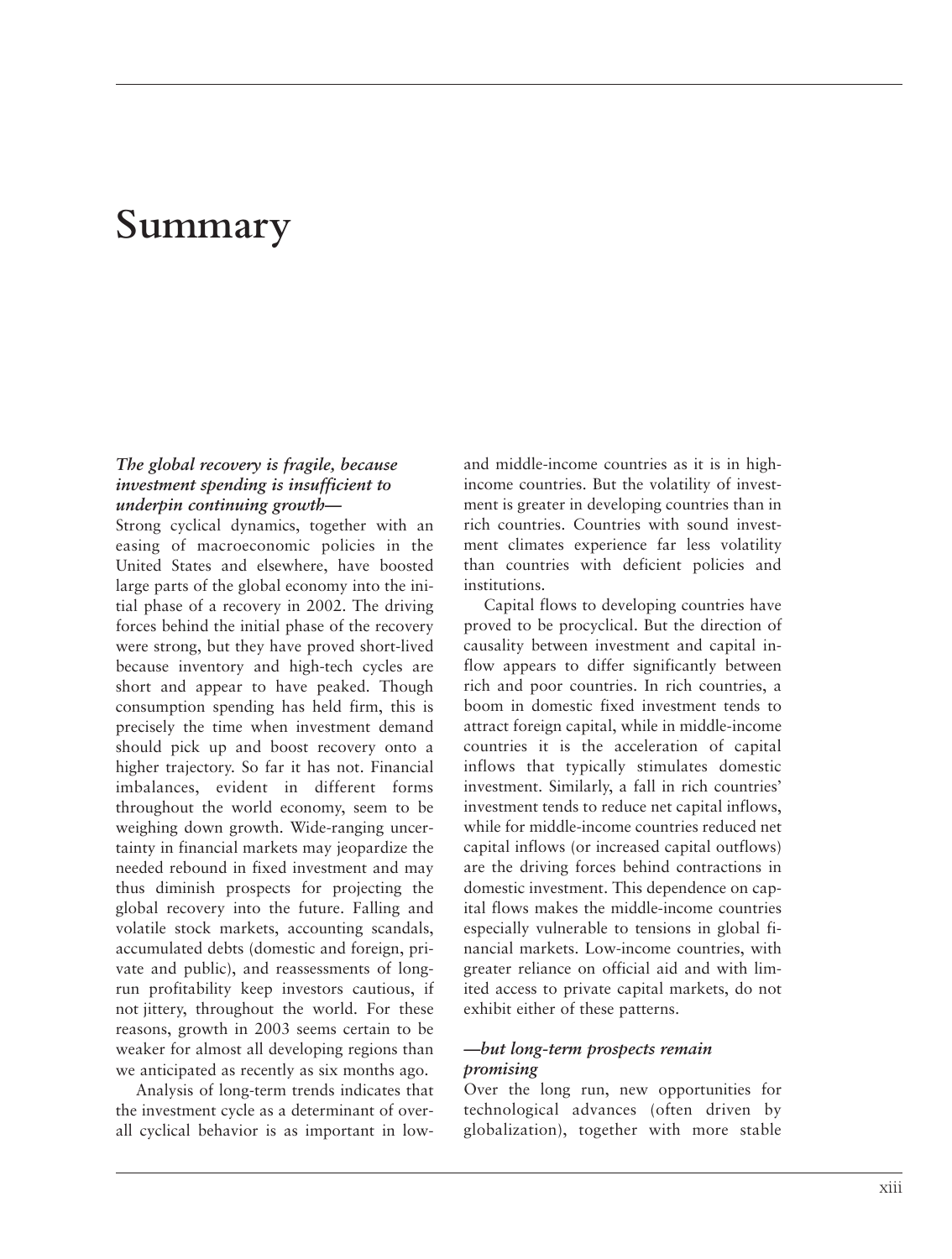macroeconomic policies and an improved business climate, have the potential to accelerate growth and to increase investment ratios in developing countries that currently lag behind. The outlook for reductions in global poverty, while generally positive and of the same order of magnitude as in our previous report, is marginally dimmer because of the absence of a robust recovery today.

At the same time, demographics are likely to alter existing savings and investment patterns and will tend to push countries to become more interdependent through capital flows. Major demographically driven shifts in current account balances—particularly in Japan, which is moving toward reduced surplus, and in middle-income countries, which are moving toward increased surplus—are likely to accelerate financial integration. Underneath large swings in net flows are even larger movements of gross capital flows, as foreign direct investment (FDI) expands into growing markets in developing countries and as financial agents in developing countries seek to diversify their portfolios in rich countries. However, because international financial flows have at times fluctuated widely, they have sometimes proved damaging to growth and poverty reduction. The international community and developing countries have to search for mechanisms to provide greater stability in integration. Developing countries can do much on their own. Improving the domestic investment climate, particularly through sound macroeconomic policies and governance, can reduce the volatility of capital flows and attract less-volatile FDI.

#### *Global competition is creating new opportunities for developing countries*

Cross-border trade and direct investment have expanded rapidly over the past three decades. Global exports of goods and services increased from 14 percent of output in the early 1970s to 23 percent by the late 1990s, while global FDI flows have more than doubled relative to the gross domestic product (GDP). The surge in FDI flows accelerated in the late 1990s, rising from \$331 billion in 1995 to \$1.3 trillion in 2000, before falling off to an estimated \$725 billion in 2001. Most of these flows are destined to rich countries.

FDI flows to developing countries are about \$160 billion. This amount is still relatively small compared with all domestic investment in developing countries, now about \$1 trillion. Nonetheless, in virtually every region, FDI is a driving force of globalization and has risen relative to total capital expenditures during the 1990s. It has doubled in middle-income countries and has tripled in low-income countries. However, recently FDI flows have fallen. They peaked in 1999 at \$184 billion and are experiencing their most sustained fall since the global recession of 1981–83.

These trends over the past decade have increased competition in most markets around the world. Despite a sharp increase in mergers and acquisitions, the share of global economic activity accounted for by the largest companies does not appear to have risen over the 1990s. The profits of the top 50 companies accounted for 0.8 percent of world GDP in 2001. Although their share of aggregate profits amounted to 3.3 percent of global savings in 2000, up from 1.8 percent in 1994, this increase is likely to be the result of the boom in the United States and the overstatement of earnings of some large U.S. corporations. These factors point to a pattern of stability rather than a trend of increases. Similar patterns exist for the largest 500 companies.

Four changes in the organization of business are particularly important for developing countries. First, the rise of foreign investment in services is creating a new source of competition—and potential productivity gains—in developing countries, where staid state companies have often monopolized production for decades. Recent efforts to privatize these companies and to open industries to competition have allowed some developing countries to harness this competition for gains. In many developing countries, restrictions on services still remain high, because some countries have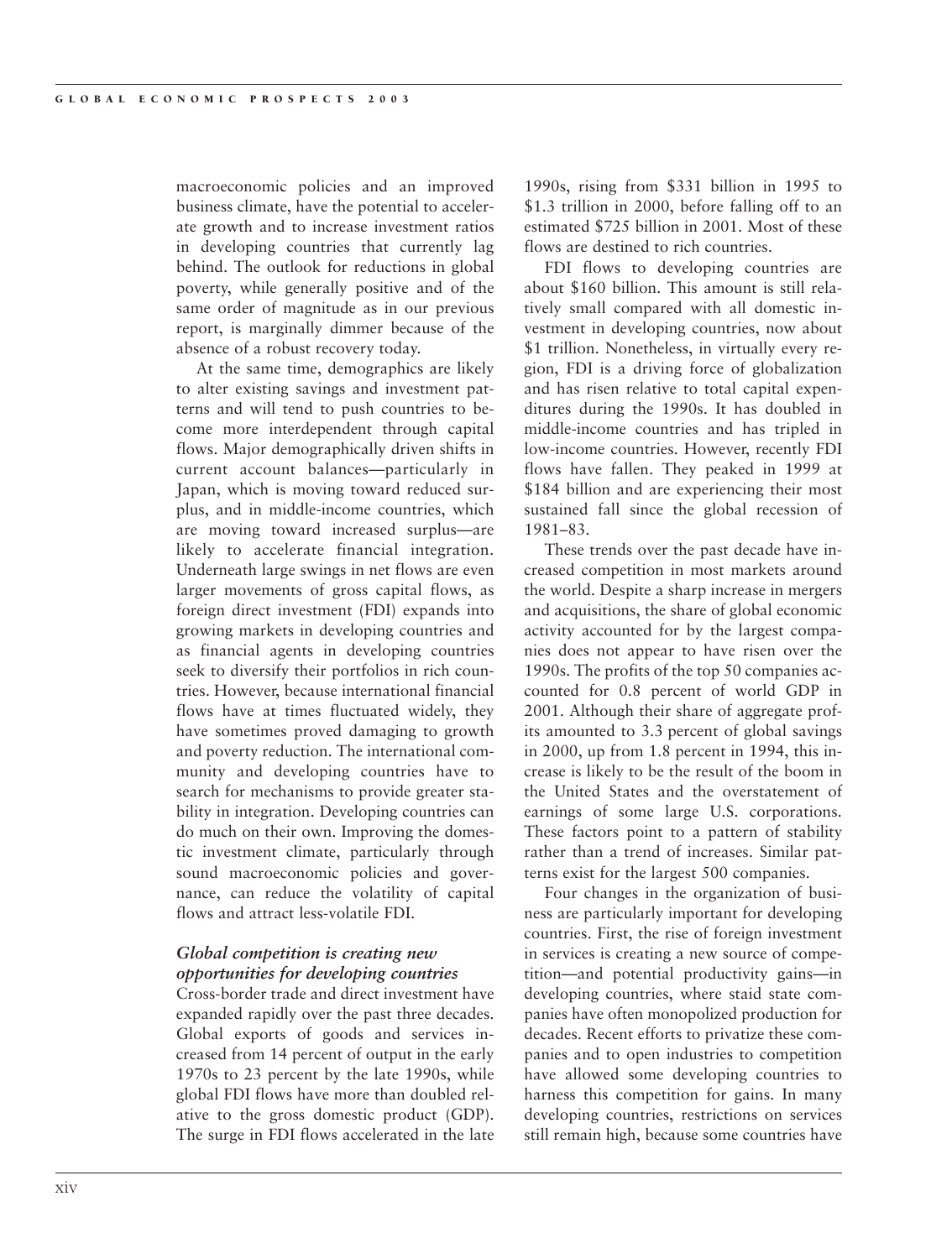privatized only slowly and others have privatized badly, creating private monopolies still insulated from competition.

Second, production networks that span the globe, once barely a dot on the horizon of international business, have now become a central feature. That so many large firms have chosen to outsource production of parts and equipment or to otherwise locate production facilities offshore offers new opportunities for developing countries. Firms choosing to "deverticalize" production through outsourcing create new opportunities for suppliers and create a foundation for a steady increase in trade for participating developing countries. The downside is that this production and the associated high rates of export growth are highly concentrated geographically, and so this door into a greater share of the global economy has, to date, opened only for relatively few countries. Taking advantage of networks requires a strong policy environment that fosters private investment and provides complementary public investments (see below).

Third, with growing concerns about risk, investors are becoming increasingly sensitive to investment climates in developing countries, and the result is that money is moving to the countries with large, rapidly growing, and relatively stable economic environments. Countries such as China, the Republic of Korea, and Mexico benefited from the largest inflows in 2000. As a share of domestic investment, however, small-market countries are proving they can keep pace—provided that they protect property rights, have stable macroeconomic environments, and have good institutions. Poor countries that fall short on policies and institutions compound the disadvantages they already experience from having small markets. Hence, they may be virtually shut out from foreign investment flows in any sector other than natural resources.

Finally, long-term private investment financing for infrastructure has fallen off to levels that may prove persistent. This retrenchment has two origins. First, the post-1997 rise in global risk premiums has reduced investors' appetite for risk and for projects with long gestations. Adversity to such projects is reflected not only in the average spreads over U.S. Treasury interest rates that developing countries must pay to their bondholders in the Emerging Market Bond Index (even excluding country "outliers" in crisis) but also more generally in spreads of high-risk corporate bonds in the United States. Both have more than doubled from under 500 basis points to more than 1,000. The recent collapse of the telecommunications sector, as well as difficulties experienced by major power companies associated with the Enron scandal, has diminished the number of players and enthusiasm among potential long-term financiers. Second, many projects have suffered payment problems because of the inability of contracts to weather sharp contractions in demands. From Argentina to Indonesia, the string of defaults associated with infrastructure projects and restructurings has left in its wake a severe retrenchment. Thus, governments throughout the developing world will have to do more to offset this risk—principally through better policies, and perhaps through a slowing of the retreat from government financing of infrastructure that has occurred under the banner of privatization.

#### *Harnessing globalization requires reducing barriers to competition—*

To raise the productivity of both foreign and domestic investment, developing countries have to harness the full force of competition inherent in globalization. Too often they have not done so. In many countries, policy barriers to competition—whether they are impediments to trade, restrictions on incoming foreign investment, administrative barriers to competition, or monopolies granted to state enterprises—have channeled domestic as well as foreign investment into less-productive activities that dampen productivity improvement and hobble growth. Import competition, for example, can limit what would otherwise be the shared monopoly pricing of a few local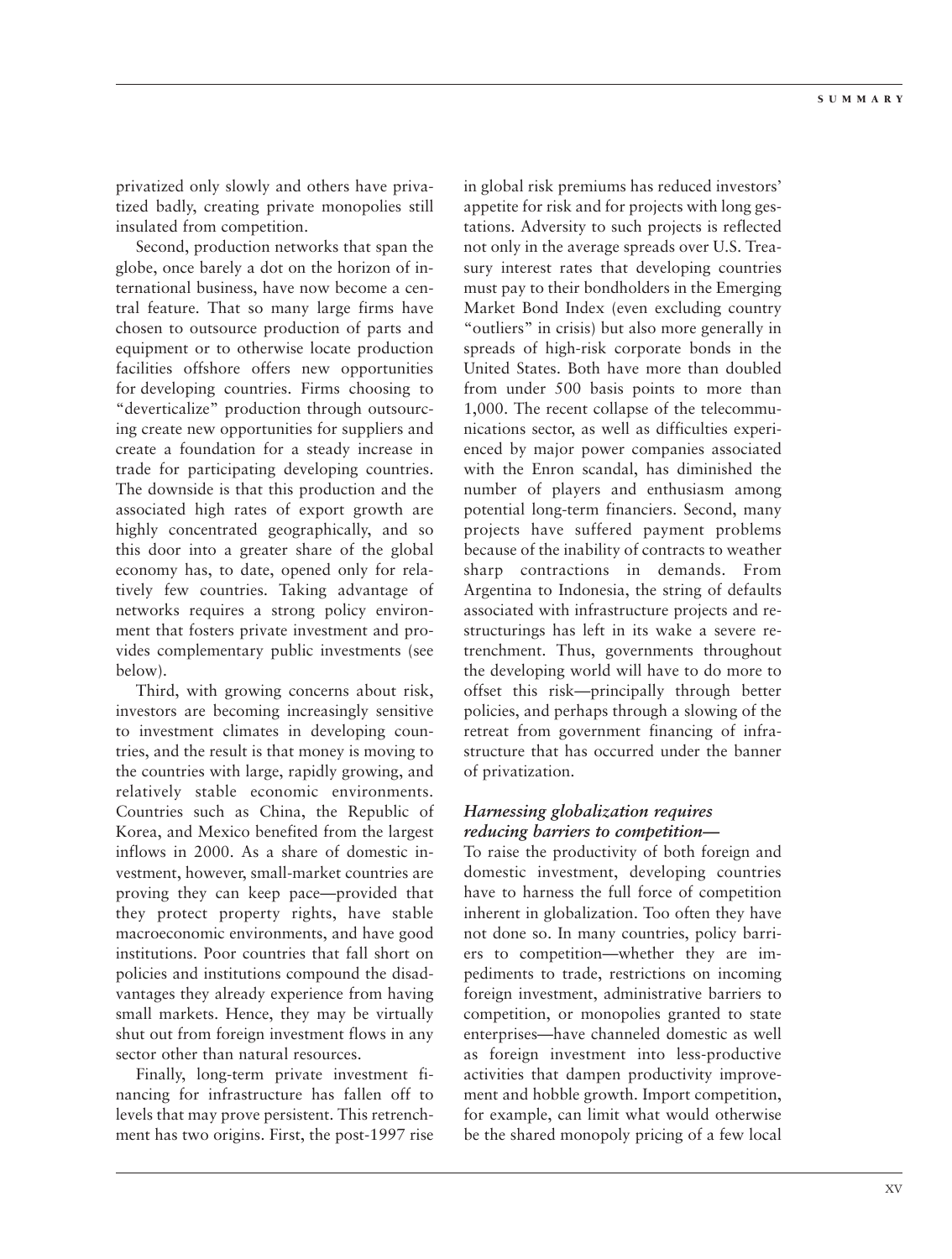producers. In a wide sample of developing countries, decreasing imports in concentrated industries from 25 percent of domestic sales to zero is associated with increases of 8 percent in oligopolistic markups on sales.

Competition-impeding regulations in recently privatized industries have undermined potential benefits from privatization and have insulated new owners—frequently foreign companies—from efficiency-improving competition; the result has been slow growth and resource misallocation. In Africa, for example, telephone services in countries with private monopolies have expanded growth only onethird as fast as telephone services in countries with competitive networks.

Over time, firms in countries with lower barriers to trade and to investment competition tend, as a general rule, to enjoy significantly higher productivity of investment, both foreign and domestic, and with it more rapid growth. This fact does not imply a single prescription for all countries irrespective of their stage of development. As the experience of China—among others—has shown, reforms have to be tailored to country circumstances and integrated into sustainable development strategies. The analysis does imply, however, that countries wishing to increase their opportunities from globalization would do well to look first at the incentive features of their investment climate, with special attention to barriers that impede competition.

#### *—and using targeted interventions with care—*

Governments may hope to make up for an unfriendly investment environment through incentive mechanisms. But while there are clearly examples in which targeted interventions such as fiscal incentives, export processing zones (EPZs), or support for economic clusters**—**may indeed lead to higher investment levels (and the jobs and related spillovers that go along with them), there is, unfortunately, little evidence that such initiatives can be systematically successful. Instead, they tend to work best when they work *in support of* broader reform packages, either to catalyze support for emerging opportunities (such as clusters) or to create transitional mechanisms and initial constituencies for reform that can be progressively expanded (such as EPZs). But more broadly, investment incentives will generally not make up for serious deficiencies in the investment environment or generate sustained growth. To encourage productive investment and benefit from globalization, governments must tackle the challenges of promoting competition and entrepreneurship and of undertaking complementarily productive public investment in areas such as education.

#### *—and therefore sound public investments are essential*

Public investment also plays a crucial role in enhancing growth. Some countries get both the levels and the composition of investment right, and their growth rates are high. Other countries invest too much through the public sector and crowd out private investment. Because these effects are also associated with investments in state enterprises that enjoy monopoly positions protected from competition, the composition effects of public investment are negative. Other countries invest too little through the public sector. This problem is usually manifested in poor education, poor infrastructure, and poor public institutions generally—all of which reduce profitable investment opportunities for both domestic and foreign companies. Investing in effective public institutions has an especially high return.

#### *International agreements on investment and competition policies can provide benefits through reciprocity—*

Countries get most of the positive growth stimulus from domestic unilateral reforms tailored to local strategy and conditions, and these reforms should not be held hostage to international agreements. Nonetheless, reforming governments may be able to obtain additional benefits from international agreements. Benefits can take several forms. For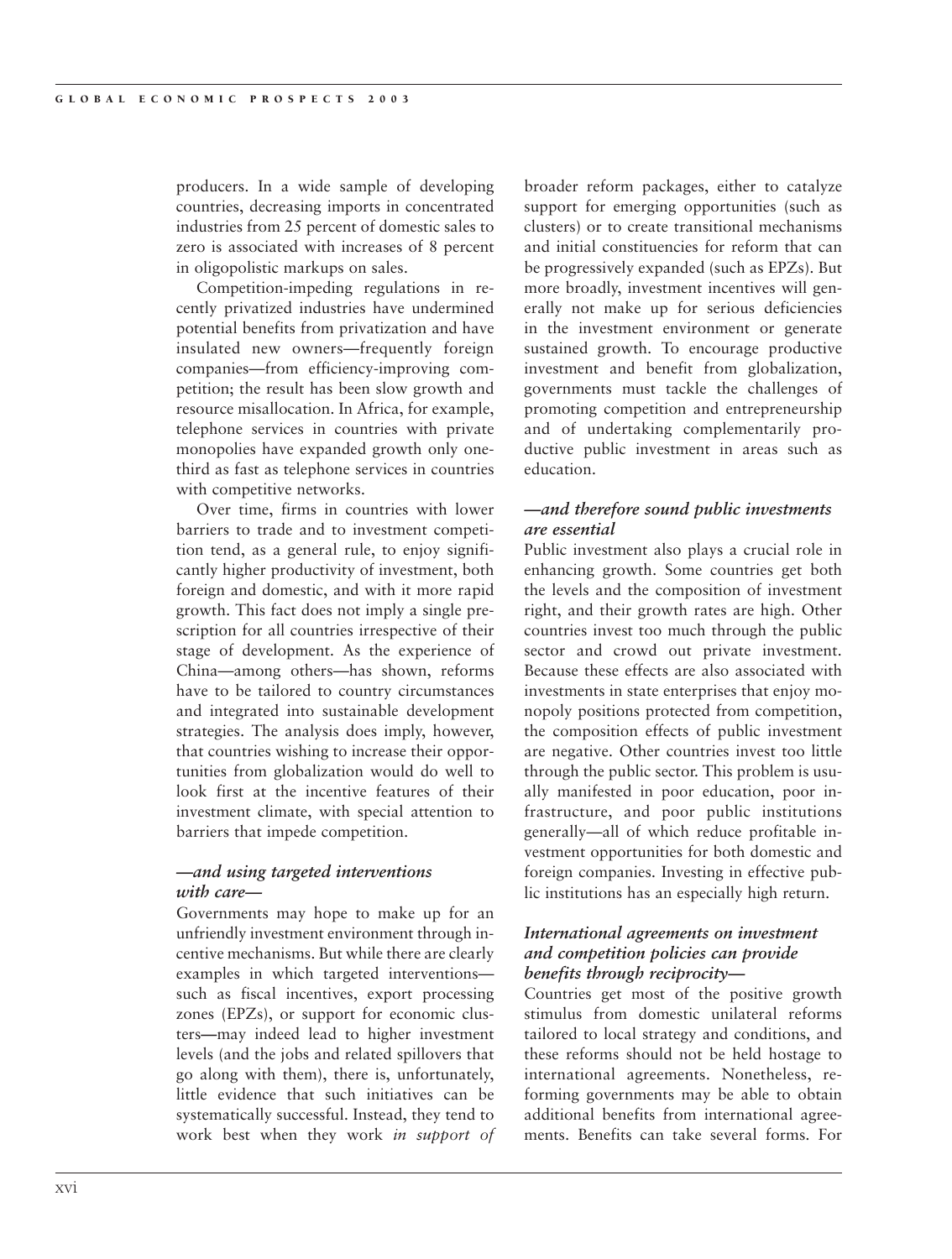investment policies, participating in international agreements that are linked to greater market access may elicit more investment by signaling to investors that changes are permanent. Also, participating in international negotiations may strengthen the hand of domestic reformers by holding out the prospect of market access abroad in exchange for new domestic policies; simultaneously, negotiations can prompt reciprocal reforms among partners that would not otherwise occur. For competition policy, international agreements may lead to the removal of restraints that inhibit competition, thereby unleashing new price competition that benefits all countries.

#### *—but agreements on investment policy are likely to have strong development effects only if they deal with the big issues facing developing countries—*

The purposes of coordinating investment policy are to expand the flow of investment around the world, to minimize policy externalities that hurt neighbors, and to help improve economic performance. Agreements might contribute to achieving these goals through three main channels: *protecting investors' rights,* which increases incentives to invest; *liberalizing investment flows,* which permits enhanced access and competition; and *curbing policies that may distort investment* flows and trade at the expense of neighbors.

International agreements that focus on establishing protections for investors cannot be expected to expand markedly the flow of investment to new signatory countries. This is because many protections are already contained in bilateral investment treaties (BITs). Even the relatively strong protections in BITs do not seem to have increased flows of investment to signatory developing countries. These facts suggest that expectations for new flows associated with protections emerging from any multilateral agreement should be kept low.

International agreements that allow countries to negotiate reciprocal market liberalization and to promote nondiscrimination can reinforce sound domestic policies and can contribute to better performance. Since most of the remaining restrictions are on services, governments around the world can increase market access by using the existing multilateral framework rather than creating a new one. The General Agreement on Trade in Services (GATS) provides an as-yet-underutilized arrangement to negotiate reciprocal market access in services. To date, the coverage of commitments for a large number of countries is limited. About two-thirds of the World Trade Organization membership has scheduled 60 or fewer sectors (of the 160 or so specified in the GATS list). Moreover, in many cases, commitments do not reflect the actual degree of openness. Finally, in some countries, the commitments that have been made serve only to protect the privileged position of incumbents rather than enhance the contestability of markets. To remedy these problems, governments must take greater advantage of the opportunity offered by the GATS to lend credibility to reform programs by committing to maintain current levels of openness or by precommitting to greater levels of future openness. To advance the process of services reforms beyond levels undertaken independently and to lead to more balanced outcomes from the developing-country point of view, countries could better harness the power of reciprocity by devising negotiating formulas that widen the scope for tradeoffs across sectors (both in goods and in services) and across modes of delivery, particularly the temporary movement of workers. While difficult, such efforts may prove easier than designing a whole new international investment arrangement.

Similarly, curbing policy externalities that "beggar thy neighbor" can benefit developing countries, especially if the countries focus on two critical issues. The first is to reduce *investment-distorting trade barriers*. By depriving developing countries of market access and by discouraging their exports, many trade barriers also lessen the attractiveness of opportunities to invest in developing countries' export industries for both foreign and domestic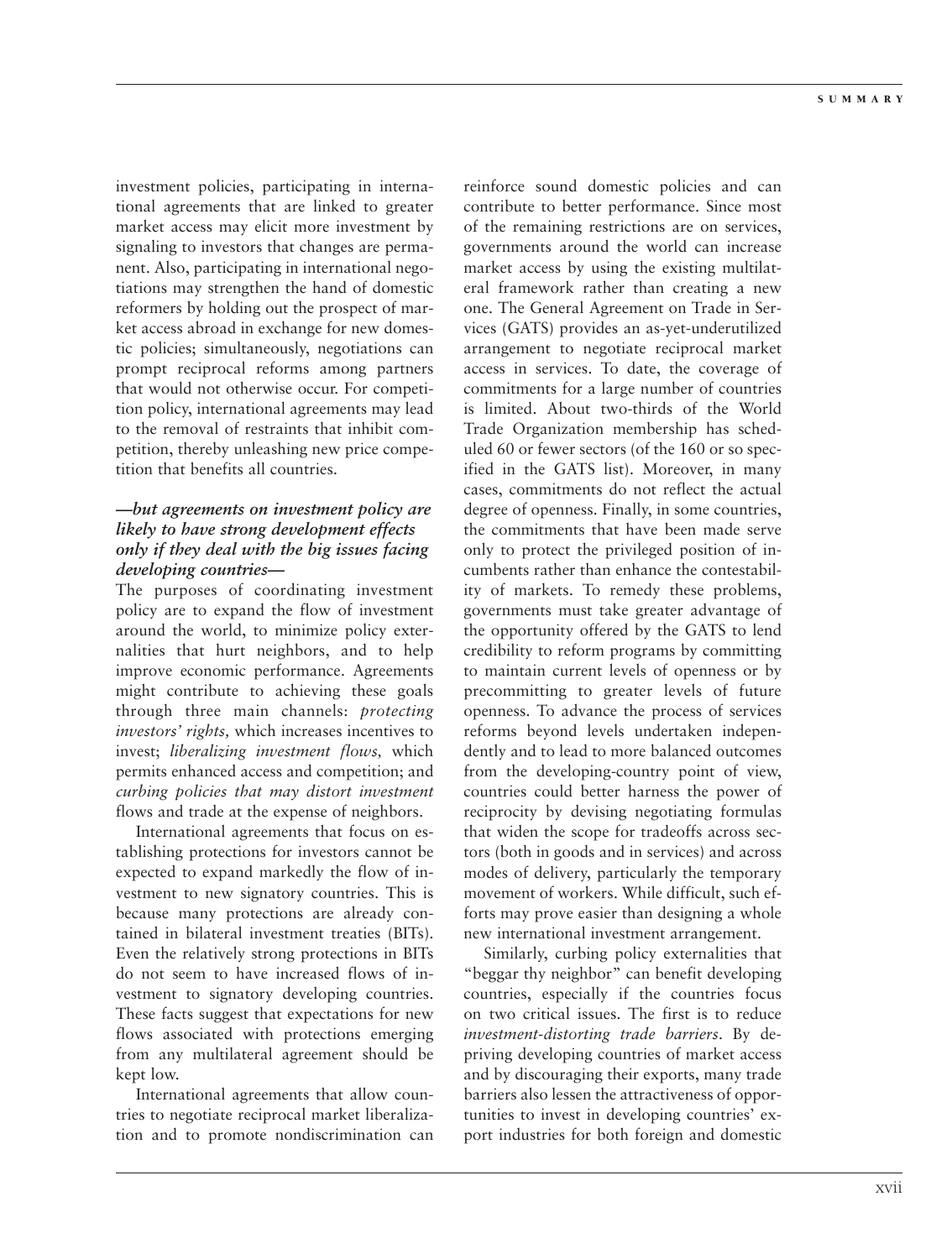investors. In Canada, the European Union (EU), Japan, and the United States, average ad valorem–equivalent tariffs for manufactures are roughly twice as high for developing countries as they are for members of the Organisation for Economic Co-operation and Development. The ad valorem–equivalent tariffs on agriculture (to say nothing of subsidies) in those countries are also more than three times higher than such tariffs on manufactures. Reducing trade barriers among developing countries themselves is as important as reducing trade barriers in rich countries. Developing countries import from each other at average ad valorem–equivalent rates comparable to EU rates for imports from developing countries. This level of protection dampens investment both domestic and foreign—in affected export industries, and removal of these barriers would have significant development effects.

The second critical issue is to curb the emerging competition among countries to lure foreign investment through *investment incentives*. Unfortunately, information on the extent of investment incentives is inadequate to assess their effects, and so a high priority for international collaboration is to systematically compile this information.

Finally, participation in international agreements on investment may also have benefits over and above unilateral reforms if the agreements include reciprocal market access in areas of importance to developing countries. These benefits can become clear only in the course of negotiation.

#### *—and thus competition agreements should focus on restraints to competition that hurt developing countries*

Greater competition is associated with more rapid development, and lowering policy barriers to trade and foreign investment in developing countries, as shown in chapter 3, is a powerful procompetitive force. Beyond unilateral actions, international agreements on competition policy might also bring benefits, provided they address the major restrictions that adversely affect developing countries.

Restrictions on competition in the global marketplace that most hurt development take three forms. The first form consists of *policy barriers in markets abroad* that limit competition among developing countries in these markets. These barriers, like those discussed above, discourage investment and create obstacles to competition. Particularly harmful are the \$311 billion in agricultural subsidies and textile quotas, as well as the corresponding high border protection, tariff distortions (that is, tariff peaks and escalation), and protectionist use of antidumping. These practices are only too common in all countries, rich and poor alike. All of these trade restrictions limit the ability of exporters in developing countries to compete in international markets.

Second, *private restraints on competition* can adversely affect prices for consumers and producers in developing countries—much as they can in industrial countries. For example, cartel practices among companies based in high-income countries taxed consumers in developing countries by up to \$7 billion in the 1990s. Actions that facilitate prosecution of cartels should be high on the priority list. Such actions can range from developing more systematic arrangements to exchange information among competition agencies, to granting standing for developing countries to sue under foreign antitrust laws when their trade is adversely affected. Indeed, both developing and industrial countries would benefit from much greater efforts to identify and document restrictive business practices that adversely affect prices of their trade.

Third, many governments in high-income countries *officially sanction trade restraints* through antitrust exemptions for their companies in domestic law. For example, many governments permit their companies to cartelize exports. Shrouded in the secrecy of government registries, these national export cartels may well raise prices to developing countries. Efforts should be made to make information on national export cartels transparent. Everyone would benefit from a decrease in cartels that have damaging price effects. Similarly, antitrust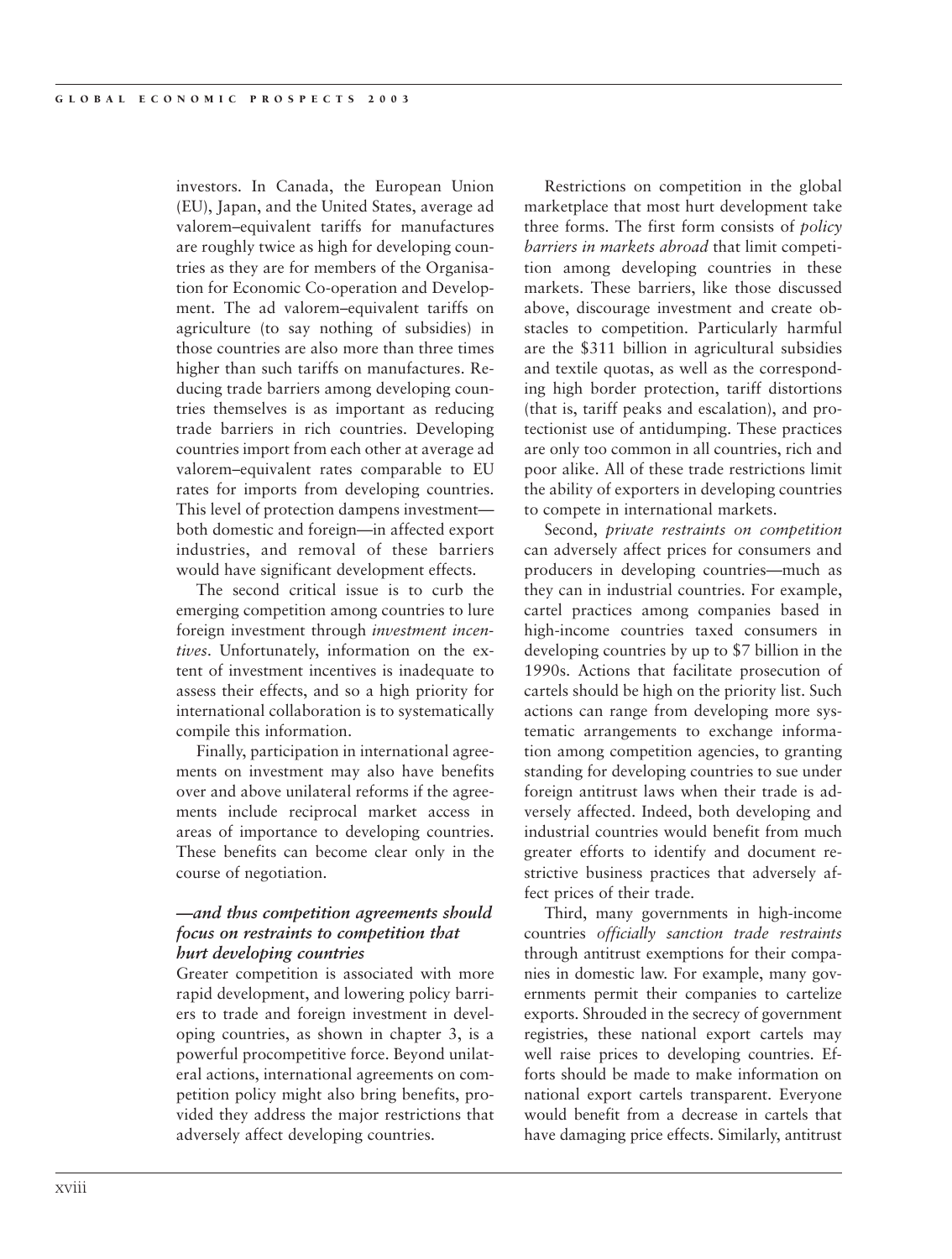exemptions for ocean transport have given rise to price-fixing arrangements that systematically hurt consumers everywhere, including those in developing countries. These restraints are estimated to cost developing countries more than \$2 billion per year and entail similar costs to consumers in industrial economies.

Finally, competition policies in developing countries themselves can in many cases be improved through increased transparency, nondiscrimination, and procedural fairness. However, international cooperation in this complex area of regulation has to recognize that countries have different capacities and institutional settings, warranting caution in recommending—much less in mandating across-the-board policies. In this area, voluntary programs that facilitate the learning and

adoption of best practices in developing countries can pay high dividends.

Unlocking global opportunities begins with the efforts of developing countries to improve their investment climates. Deployed well, investment policies and policies to unleash competition can accelerate economic growth and reduce poverty. This report offers a general framework and lessons, but each country has to formulate its own development strategy. Nonetheless, the international community, working together, can help through development assistance, voluntary collaboration, and well-conceived international agreements. For these efforts to have greatest effect, they have to tackle the most pressing investment and competition problems—and that is the challenge ahead.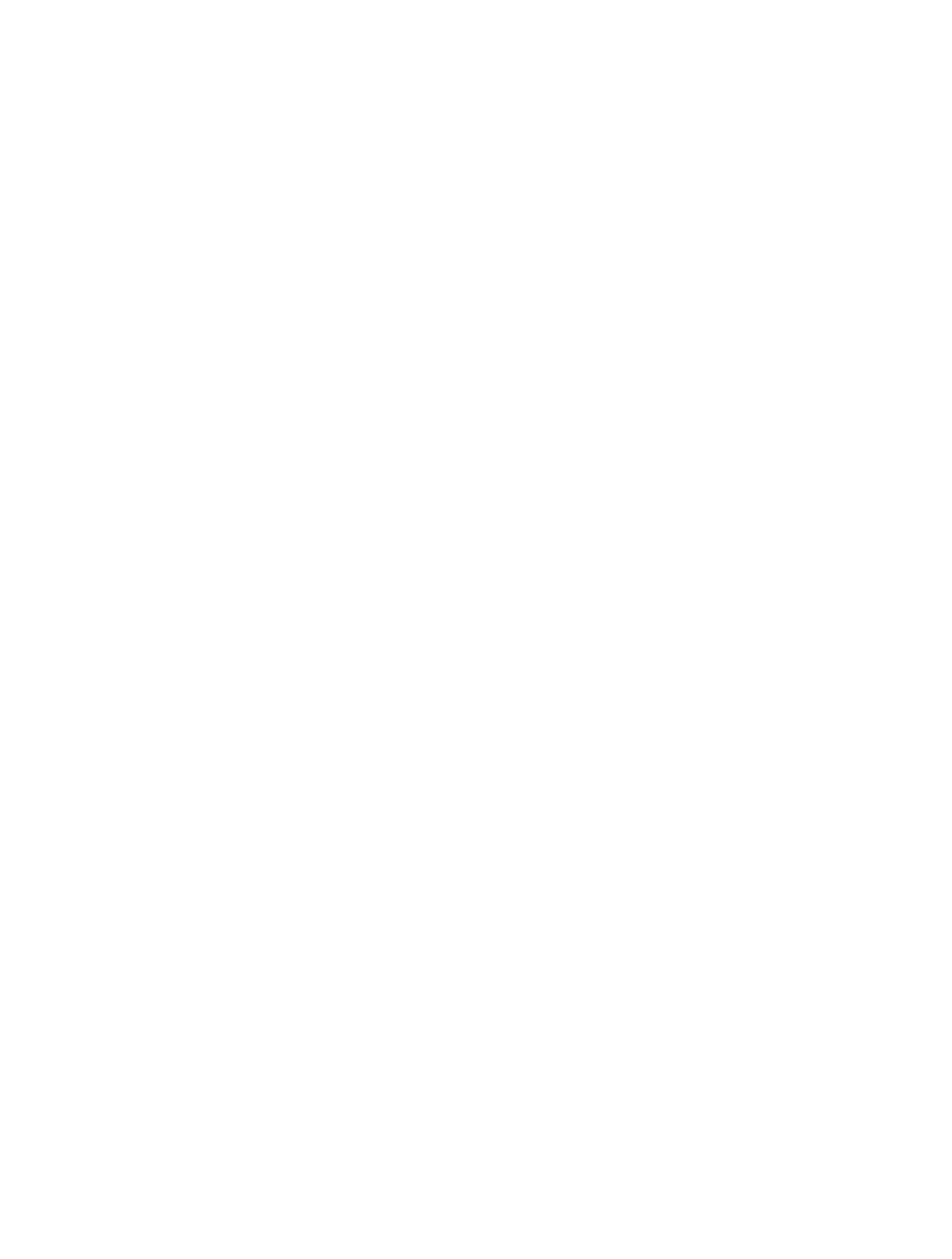# **Abbreviations and Data Notes**

| ADB             | Asian Development Bank                                                               |
|-----------------|--------------------------------------------------------------------------------------|
| <b>ASCM</b>     | Agreement on Subsidies and Countervailing Measures                                   |
| <b>BITs</b>     | <b>Bilateral Investment Treaties</b>                                                 |
| <b>EPZ</b>      | Export processing zone                                                               |
| EU              | European Union                                                                       |
| <b>FDI</b>      | Foreign direct investment                                                            |
| <b>FSAP</b>     | Financial Sector Assessment Program                                                  |
| <b>GATS</b>     | General Agreement on Trade in Services                                               |
| <b>GPA</b>      | Government Procurement Agreement                                                     |
| <b>HIV/AIDS</b> | Human immunodeficiency virus/acquired immune deficiency syndrome                     |
| <b>ICC</b>      | International Chamber of Commerce                                                    |
| <b>ICN</b>      | <b>International Competition Network</b>                                             |
| <b>ICSID</b>    | International Center for Settlement of Investment Disputes                           |
| <b>IMF</b>      | International Monetary Fund                                                          |
| <b>ITO</b>      | International Trade Organization                                                     |
| <b>LDC</b>      | Least developed countries                                                            |
| M&A             | Mergers and acquisitions                                                             |
| <b>MAI</b>      | Multilateral Agreement on Investment                                                 |
| <b>MERCUSOR</b> | Latin America Southern Cone trade bloc (Argentina, Brazil, Paraguay, and<br>Uruguay) |
| <b>MFN</b>      | Most favored nation                                                                  |
| <b>MNCs</b>     | Multinational corporations                                                           |
| <b>NAFTA</b>    | North American Free Trade Agreement                                                  |
| <b>NGO</b>      | Nongovernmental organization                                                         |
| OAS             | Organization of American States                                                      |
| <b>OECD</b>     | Organisation for Economic Co-operation and Development                               |
| <b>ROSC</b>     | Reports on the Observance of Standards and Codes                                     |
| SOEs            | State-owned enterprises                                                              |
|                 |                                                                                      |